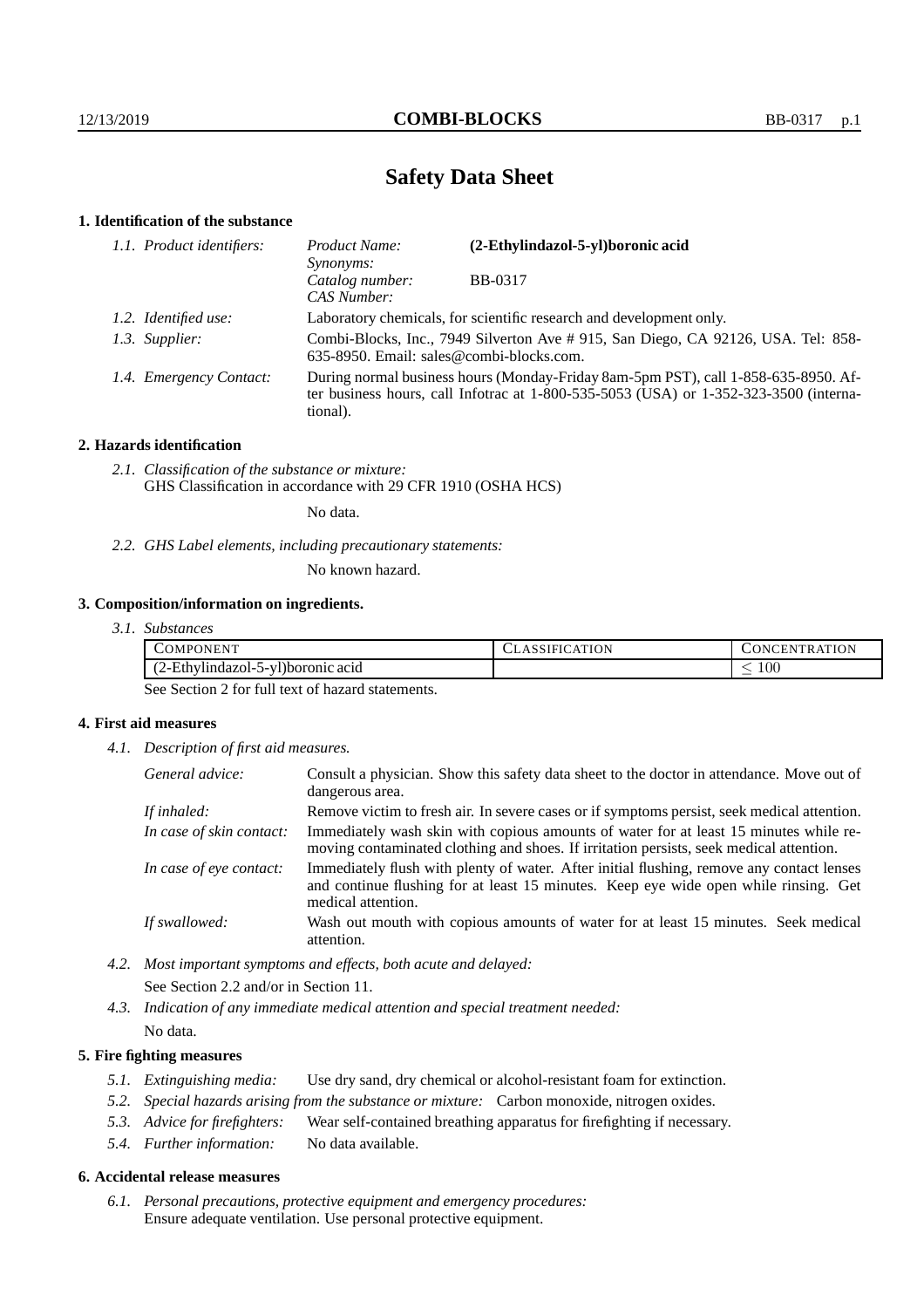| 6.2. Environmental precautions:                                                                                                                                                                                                                                    |                                                                                                                                                                                        |  |  |
|--------------------------------------------------------------------------------------------------------------------------------------------------------------------------------------------------------------------------------------------------------------------|----------------------------------------------------------------------------------------------------------------------------------------------------------------------------------------|--|--|
|                                                                                                                                                                                                                                                                    | Should not be released into the environment. See Section 12 for additional ecological information.                                                                                     |  |  |
|                                                                                                                                                                                                                                                                    | 6.3. Methods and materials for containment and cleaning up:                                                                                                                            |  |  |
| Sweep up or vacuum up spillage and collect in suitable container for disposal.                                                                                                                                                                                     |                                                                                                                                                                                        |  |  |
| 6.4. Reference to other sections:                                                                                                                                                                                                                                  |                                                                                                                                                                                        |  |  |
|                                                                                                                                                                                                                                                                    | Refer to protective measures listed in Sections 8 and 13.                                                                                                                              |  |  |
| 7. Handling and storage                                                                                                                                                                                                                                            |                                                                                                                                                                                        |  |  |
| 7.1. Precautions for safe handling: Avoid contact with skin and eyes. Avoid inhalation of vapour or mist. Keep away<br>from sources of ignition - No smoking. Take measures to prevent the build up of electro-<br>static charge. For precautions see section 2.2. |                                                                                                                                                                                        |  |  |
| 7.2. Conditions for safe storage, including any incompatibilities: Store refrigerated. Keep container tightly closed in<br>a dry and well-ventilated place. Containers which are opened must be carefully resealed<br>and kept upright to prevent leakage.         |                                                                                                                                                                                        |  |  |
| 7.3. Specific end use(s):                                                                                                                                                                                                                                          | Laboratory chemicals, for scientific research and development only.                                                                                                                    |  |  |
| 8. Exposure Controls / Personal protection                                                                                                                                                                                                                         |                                                                                                                                                                                        |  |  |
| 8.1. Control parameters:                                                                                                                                                                                                                                           |                                                                                                                                                                                        |  |  |
| Components with workplace control parameters: Contains no substances with occupational exposure limit values.                                                                                                                                                      |                                                                                                                                                                                        |  |  |
| 8.2. Exposure controls:                                                                                                                                                                                                                                            |                                                                                                                                                                                        |  |  |
|                                                                                                                                                                                                                                                                    | Appropriate engineering controls: Ensure that eyewash stations and safety showers are close to the workstation<br>location. Ensure adequate ventilation, especially in confined areas. |  |  |
| Personal protective equipment:                                                                                                                                                                                                                                     |                                                                                                                                                                                        |  |  |
| Eye/face protection:                                                                                                                                                                                                                                               | Wear appropriate protective eyeglasses or chemical safety goggles as described by OSHA's<br>eye and face protection regulations in 29 CFR 1910.133 or European Standard EN166.         |  |  |
| Skin protection:                                                                                                                                                                                                                                                   | Handle with gloves. Gloves must be inspected prior to use. Use proper glove removal<br>technique (without touching glove's outer surface) to avoid skin contact with this product.     |  |  |

| Eye/face protection:                                                                                                                                                                                                                                                            | Wear appropriate protective eyeglasses or chemical safety goggles as described by OSHA's<br>eye and face protection regulations in 29 CFR 1910.133 or European Standard EN166.                                                                                                                                         |  |  |
|---------------------------------------------------------------------------------------------------------------------------------------------------------------------------------------------------------------------------------------------------------------------------------|------------------------------------------------------------------------------------------------------------------------------------------------------------------------------------------------------------------------------------------------------------------------------------------------------------------------|--|--|
| Skin protection:                                                                                                                                                                                                                                                                | Handle with gloves. Gloves must be inspected prior to use. Use proper glove removal<br>technique (without touching glove's outer surface) to avoid skin contact with this product.<br>Dispose of contaminated gloves after use in accordance with applicable laws and good<br>laboratory practices. Wash and dry hands |  |  |
| Complete suit protecting against chemicals, Flame retardant antistatic protective clothing.,<br><b>Body Protection:</b><br>The type of protective equipment must be selected according to the concentration and<br>amount of the dangerous substance at the specific workplace. |                                                                                                                                                                                                                                                                                                                        |  |  |
| Respiratory protection:                                                                                                                                                                                                                                                         |                                                                                                                                                                                                                                                                                                                        |  |  |
| Control of environmental exposure:                                                                                                                                                                                                                                              | Prevent further leakage or spillage if safe to do so. Do not let product enter<br>drains.                                                                                                                                                                                                                              |  |  |

# **9. Physical and chemical properties**

*9.1. Information on basic physical and chemical properties*

| (a)                        | Appearance:                                   | No data  |
|----------------------------|-----------------------------------------------|----------|
| (b)                        | Odour:                                        | No data  |
| (c)                        | Odour Threshold:                              | No data  |
| (d)                        | pH:                                           | No data  |
| (e)                        | Melting point/freezing point:                 | No date. |
| (f)                        | Initial boiling point and boiling range:      | No data  |
| (g)                        | Flash point:                                  | No data  |
| (h)                        | Evaporatoin rate:                             | No data  |
| (i)                        | Flammability (solid, gas):                    | No data  |
| (j)                        | Upper/lower flammability or explosive limits: | No data  |
| $\left( k\right)$          | Vapour pressure:                              | No data  |
| $\left( \mathrm{l}\right)$ | Vapour density:                               | No data  |
| (m)                        | Relative density:                             | No data  |
| (n)                        | Water solubility:                             | No data  |
| $\circ$                    | Partition coefficient: n-octanol/water:       | No data  |
| (p)                        | Auto-ignition:                                | No data  |
| (q)                        | Decomposition temperature:                    | No data  |
| (r)                        | Viscosity:                                    | No data  |
| (s)                        | Explosive properties:                         | No data  |
| (t)                        | Oxidizing properties:                         | No data  |